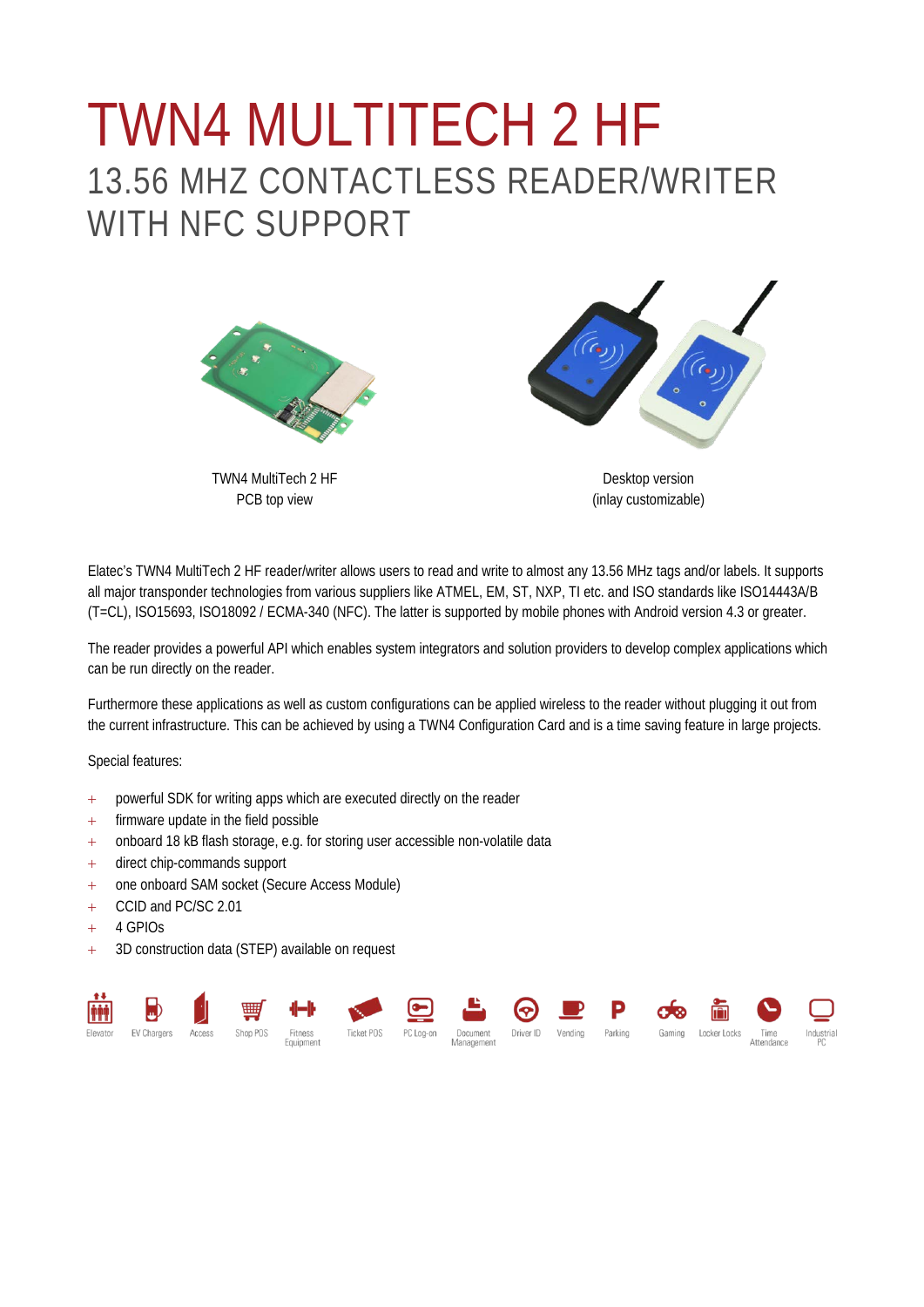TECHNICAL DATA

| <b>FREQUENCY</b>           | 13.56 MHz (HF)                                                                                                                                                       |  |  |
|----------------------------|----------------------------------------------------------------------------------------------------------------------------------------------------------------------|--|--|
| ANTENNA                    | Integrated                                                                                                                                                           |  |  |
| <b>HOUSING</b>             | Material: ABS UL94-V0, color: black or white                                                                                                                         |  |  |
| DIMENSIONS (L X W X H)     | Desktop Reader: 88 mm x 56 mm x 18 mm / 3.5 inch x 2.2 inch x 0.7 inch                                                                                               |  |  |
|                            | OEM Board: 76 mm x 49 mm x 9 mm / 3.0 inch x 1.9 inch x 0.35 inch                                                                                                    |  |  |
|                            | 4.3 V - 5.5 V via USB or RS-232; RS-232 requires 5 V external power supply; via                                                                                      |  |  |
| POWER SUPPLY               | connector CNB 3.3 V +/- 5%                                                                                                                                           |  |  |
| <b>CURRENT CONSUMPTION</b> | RF field on: 120 mA typically                                                                                                                                        |  |  |
|                            | Desktop, Operating: -25 °C up to +70 °C (-13 °F up to +158 °F)                                                                                                       |  |  |
|                            | Desktop, Storage: -45 °C up to +75 °C (-49 °F up to +167 °F)                                                                                                         |  |  |
| <b>TEMPERATURE RANGE</b>   | PCB, Operating: -25 °C up to +80 °C (-13 °F up to +176 °F)                                                                                                           |  |  |
|                            | PCB, Storage: -45 °C up to +85 °C (-49 °F up to +185 °F)                                                                                                             |  |  |
| RELATIVE HUMIDITY          | 5% to 95% non-condensing                                                                                                                                             |  |  |
| READ- / WRITE DISTANCE     | Up to 100 mm / 4 inch, depending on environment and transponder                                                                                                      |  |  |
| TRANSMISSION SPEED         | Host: USB Full speed (12 Mbit/s), RS-232: up to 115.200 baud; Air: up to 848 kbit/s                                                                                  |  |  |
| MODES OF OPERATION         | USB keyboard emulation - USB virtual COM port - CCID / PC/SC 2.01                                                                                                    |  |  |
| <b>MTBF</b>                | 500,000 hours                                                                                                                                                        |  |  |
|                            | PCB approx. 10 g (no cable)                                                                                                                                          |  |  |
| <b>WEIGHT</b>              | Desktop approx. 115 g (with cable)                                                                                                                                   |  |  |
|                            | ISO14443A:                                                                                                                                                           |  |  |
|                            | LEGIC Advant <sup>1)</sup> , MIFARE Classic 1k & 4k EV1 <sup>2</sup> ), MIFARE Classic, MIFARE Mini, MIFARE                                                          |  |  |
|                            | DESFire EV1, MIFARE DESFire EV2 <sup>2)</sup> , MIFARE Plus S, X, MIFARE Pro X <sup>3)</sup> , MIFARE                                                                |  |  |
|                            | Smart MX <sup>3)</sup> , MIFARE Ultralight, MIFARE Ultralight C, MIFARE Ultralight EV1, NTAG2xx,                                                                     |  |  |
|                            | PayPass <sup>3)</sup> , SLE44R35, SLE66Rxx (my-d move) <sup>3)</sup> , Topaz                                                                                         |  |  |
|                            | ISO14443B:                                                                                                                                                           |  |  |
| SUPPORTED TRANSPONDERS     | Calypso <sup>3)</sup> , Calypso Innovatron protocol <sup>3)</sup> , CEPAS <sup>3)</sup> , HID iCLASS <sup>1)</sup> , Moneo <sup>3)</sup> , Pico Pass <sup>4)</sup> , |  |  |
| (STANDARD)                 | SRI4K, SRIX4K, SRI512, SRT512                                                                                                                                        |  |  |
|                            | ISO18092 ECMA-340:                                                                                                                                                   |  |  |
|                            | NFC Forum Tag 1-5, NFC Peer-to-Peer, Sony FeliCa <sup>5)</sup> , NFC Active and passive                                                                              |  |  |
|                            | communication mode                                                                                                                                                   |  |  |
|                            | ISO15693:                                                                                                                                                            |  |  |
|                            | EM4x333), EM4x353), HID iCLASS1), HID iCLASS SE/SR1), ICODE SLI, LEGIC Advant1),                                                                                     |  |  |
|                            | M24LR16/64, MB89R118/119, SRF55Vxx (my-d vicinity) <sup>3)</sup> , Tag-it, PicoPass <sup>4)</sup>                                                                    |  |  |
| SUPPORTED TRANSPONDERS     | Requires external TWN4 SIO Card, All Standard Transponder, HID iCLASS, HID iCLASS                                                                                    |  |  |
| (VERSION I)                | SE/SR/SEOS (CSN and Facility Code/PAC) <sup>6)</sup> , HID iCLASS Elite & SE Elite                                                                                   |  |  |
| PERIPHERAL INTERFACES      | USB, RS232, TTL serial (logic level 3.3 V, CMOS, 5 V tolerant), I <sup>2</sup> C, 4 GPIOs, Clock/Data,                                                               |  |  |
|                            | Wiegand, 1-Wire7)                                                                                                                                                    |  |  |
|                            | Windows XP, Vista, Embedded CE <sup>7)</sup> , 7 (32-/64-bit), 8, 8.1, 10, Linux, Android <sup>7)</sup> , iOS <sup>7)</sup> ,                                        |  |  |
| <b>OS SUPPORT</b>          | MAC OS X7)                                                                                                                                                           |  |  |
| <b>CERTIFICATIONS</b>      | RoHS-II compliant, CE, FCC                                                                                                                                           |  |  |
| ORDER CODE(S)              | T4BO-F2<br>OEM Board                                                                                                                                                 |  |  |
|                            | <b>USB Black</b><br>T4BT-FB2BEL2                                                                                                                                     |  |  |
|                            | T4BT-FB2WEL2<br><b>USB White</b>                                                                                                                                     |  |  |
|                            | T4BT-FR2BEL2<br>RS232 Black                                                                                                                                          |  |  |
|                            | T4BT-FR2WEL2<br>RS232 White                                                                                                                                          |  |  |
|                            | T4BO-F2-I<br><b>OEM Board Version I</b>                                                                                                                              |  |  |
|                            | T4BO-FB2BEL2-I<br>Version I USB Black                                                                                                                                |  |  |
|                            | T4BT-FB2WEL2-I<br>Version I USB White                                                                                                                                |  |  |